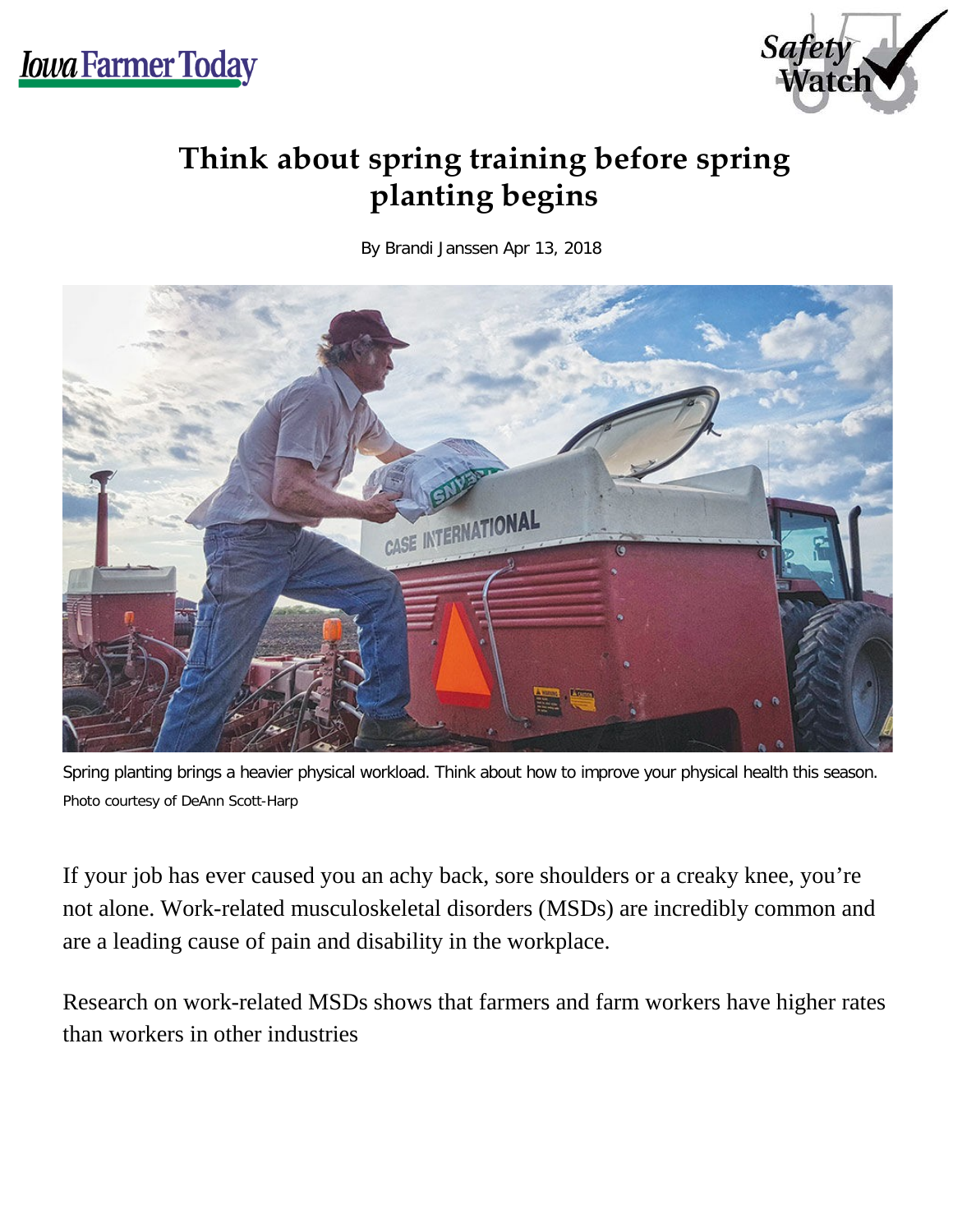Farmers already know this all too well; so do the health care professionals who work in rural areas and see them in their offices. Tony Gallo, a physical therapist at Grinnell (Iowa) Regional Medical Center, says, "Practicing in a small, rural town, I see a lot of farmers in my practice. And a lot of people I should be seeing that I don't see!"

Gallo spoke to farmers earlier this year at the annual Practical Farmers of Iowa conference. During his talk, he reminded participants that they have to allow recovery time for their bodies, just as they do for their cropland.

Among farmers, he most often sees issues in the shoulders, hips, knees, and lower back.

"With farmers, there is usually a cumulative issue with joint pain and they usually don't come in until the last possible moment," Gallo says.

The repeated twisting and lifting that occurs on a normal day on the farm, in addition to long durations in an awkward posture while working on or operating equipment, can cause wear and tear on tendons, joints and muscles.

"The prolonged sitting can be an issue, but most of the time it is other manual labor tasks that decrease their tolerance for riding in a tractor," Gallo says. "Repetitive activities, such as lifting multiple seed bags, can be problematic. Farmers' repetitive tasks would be stressful for anyone."

Researchers at Ohio State University Extension have specific recommendations related to lifting. They suggest avoiding lifting items from the floor to over the shoulder level, and lifting close to the body when possible. They also suggest investing in a utility cart or dolly to move heavy objects more than a few feet.

Gallo also points out that changes in farm labor over time have contributed to some of these issues, especially as families have become smaller and there are fewer people engaged in regular farm work.

"Farmers find themselves compromised when they have a two-person task and they are the only one there to get the job done," he said. "That's when excessive wear and tear occurs to the body and opens the pain for other issues."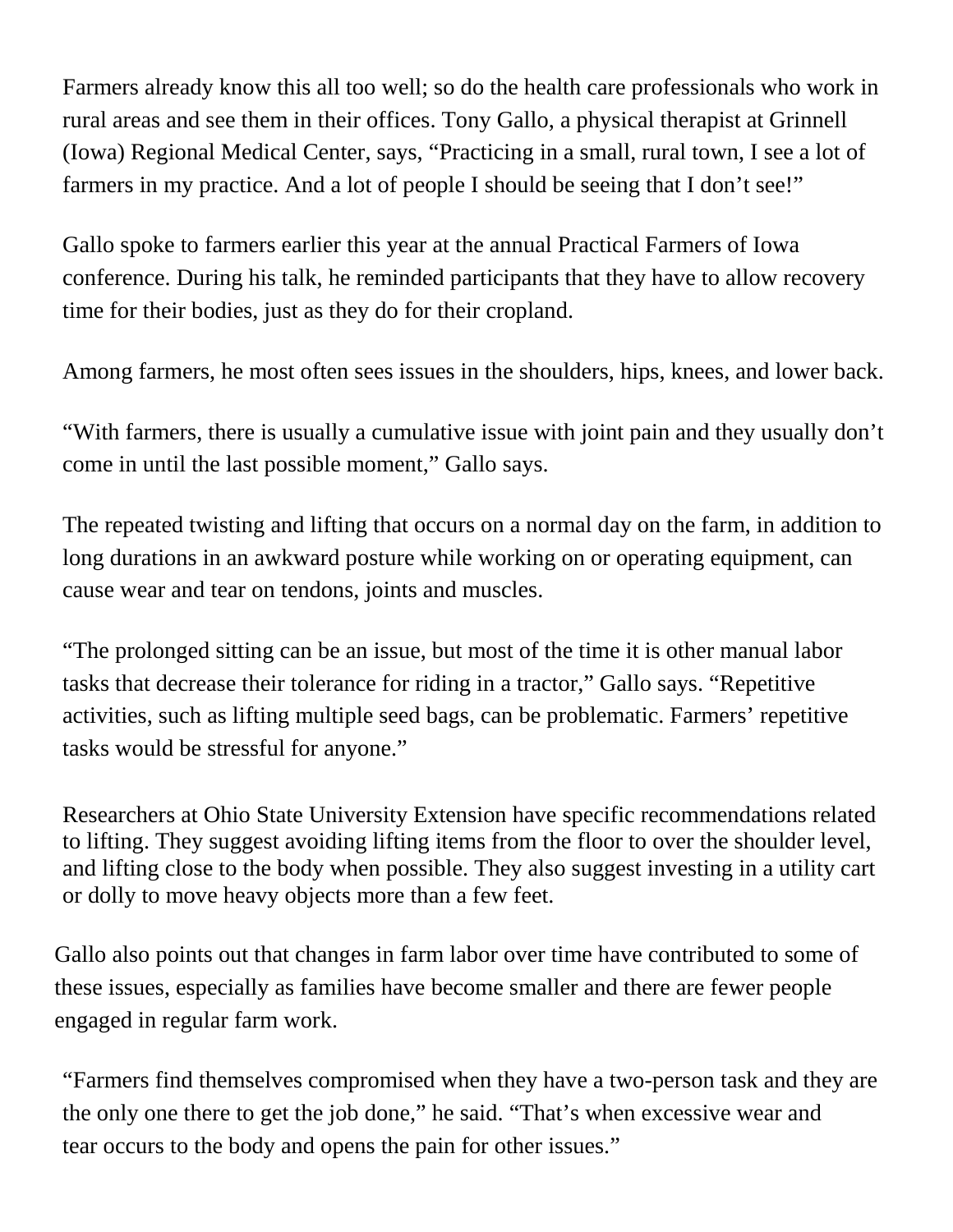Although it may seem like you should strengthen and exercise muscles or joints that are weak or sore, Gallo also cautions about over exertion when experiencing pain.

"Most often farmers, and many others, will go by the philosophy of 'no pain, no gain' to a joint that is already compromised and painful," he says. "Just like any piece of machinery, sometimes it needs to go to the shop for service."

Instead of immediately turning to strengthening exercises, Gallo recommends that you first ensure that you have full range of comfortable motion.

As we move into the busy spring season, now is a good time to think about your physical fitness and readiness for the work to come. Gallo takes an example from another all-American activity.

"Right now, in various warm places, professional baseball players are undergoing a ritual known as spring training," he said. "They are preparing their bodies for a grueling, long season of wear and tear on their bodies. My question to farmers is: How much have you done to prepare yourself for your upcoming season?"

Being strong and in good cardiovascular shape will help you prepare for the season. But, Gallo advises a moderate approach. Heavy amounts of lifting or force may just cause additional stress to your body.

Gallo also recommends focusing strengthening exercises on the core muscles, which are those that surround your trunk and pelvis. Improving strength and mobility in the core can help improve overall range of motion and stability.

But, if your pain increases after core strengthening, Gallo advises that you see your doctor.

Remember that you are a resource on your farm that is just as important as your equipment, pasture and cropland.

"Just like it is very inconvenient when a tractor or other piece of machinery breaks down, it would be very inconvenient for your body to break down," Gallo says. "The better you take care of the vessel, the better prepared it is to handle the rigors of the job."